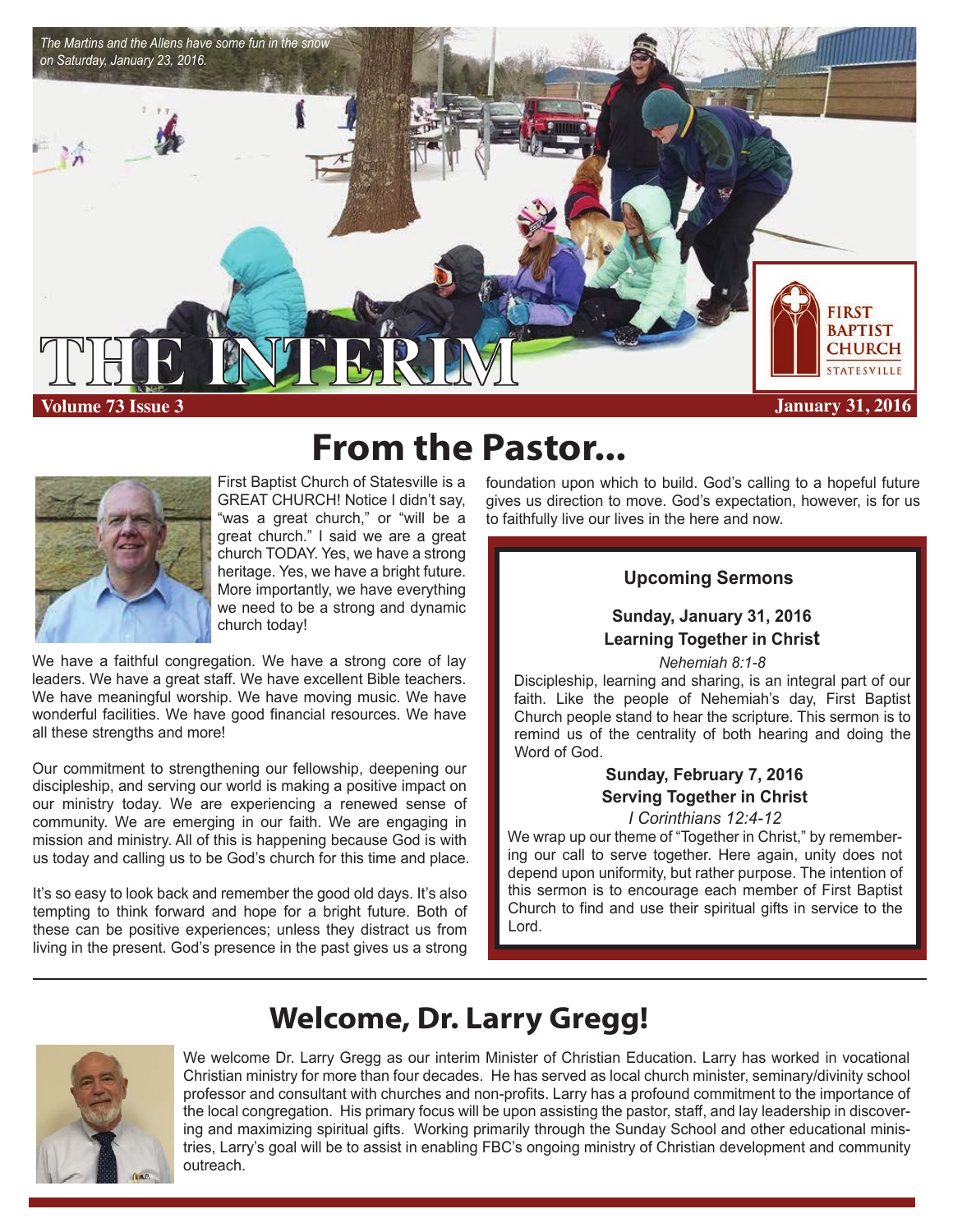# **Schedule**

|            | Sunday, January 31                                                      |
|------------|-------------------------------------------------------------------------|
| 8:30a.m.   | Early Worship - FLC                                                     |
| 9:45 a.m.  | Sunday School for All Ages                                              |
| 10:55 a.m. | Worship in the Sanctuary                                                |
| 11:00 a.m. | Soup Lunch Fundraiser - FLC                                             |
| 5:00 p.m.  | <b>Venture Students</b>                                                 |
|            | <b>Monday, February 1</b>                                               |
| 9:00 a.m.  | Prayer in Sanctuary                                                     |
| 10:00 a.m. | Sewing Group                                                            |
| 12:00 p.m. | Line Dancers - Gym                                                      |
|            | <b>Tuesday, February 2</b>                                              |
| 9:00 a.m.  | Yoga - FLC                                                              |
| 6:00 p.m.  | Precept Bible Study - Adams Hall                                        |
| 6:00 p.m.  | Yoga - FLC                                                              |
| 7:00 p.m.  | Men's Basketball - Gym                                                  |
|            | <b>Wednesday, February 3</b>                                            |
| 9:30 a.m.  | Precept Bible Study - Adams Hall                                        |
| 5:00 p.m.  | Family Night Meal - FLC                                                 |
| 5:45 p.m.  | Adult Bible Study - FLC                                                 |
| 5:45 p.m.  | Activities for Children & Students                                      |
| 7:00 p.m.  | Sanctuary Choir - Choir Room                                            |
|            | Thursday, February 4                                                    |
|            | 1:00 p.m. Clothes Closet                                                |
|            | Friday, February 5                                                      |
| 12:00 p.m. | Line Dancers - Gym                                                      |
|            | <b>Sunday, February 7</b>                                               |
| 8:30 a.m.  | Early Worship - FLC                                                     |
| 9:45 a.m.  | Sunday School for All Ages                                              |
| 10:55 a.m. | Worship in Sanctuary                                                    |
| 5:00 p.m.  | <b>Venture Students</b>                                                 |
|            | <b>Monday, February 8</b>                                               |
| 9:00 a.m.  | Prayer in Sanctuary                                                     |
|            | 10:00 a.m. Sewing Group                                                 |
|            | 12:00 p.m. Line Dancers - Gym                                           |
|            | <b>Tuesday, February 9</b>                                              |
| 9:00 a.m.  | Yoga - FLC                                                              |
| 6:00 p.m.  | Precept Bible Study - Adams Hall                                        |
| 6:00 p.m.  | Yoga - FLC                                                              |
| 7:00 p.m.  | Men's Basketball - Gym                                                  |
|            | <b>Wednesday, February 10</b>                                           |
| 9:30 a.m.  | Precept Bible Study - Adams Hall<br>5:00 p.m. Family Night Meal - FLC   |
|            |                                                                         |
| 5:45 p.m.  | Adult Bible Study - FLC<br>5:45 p.m. Activities for Children & Students |
|            |                                                                         |
|            | 7:00 p.m. Sanctuary Choir - Choir Room                                  |
|            | Thursday, February 11<br>1:00 p.m. Clothes Closet                       |
|            | Friday, February 12                                                     |
|            | 12:00 p.m. Line Dancers - Gym                                           |
|            |                                                                         |

# **Spiritual Statistics**

**Week of January 17, 2016**

*Note: No Services January 24, 2016*

# **Financial Statistics**

#### **Week of January 17, 2016**

*Note: No Services January 24, 2016*

| <b>Sound System Fund</b>               | 325.00     |
|----------------------------------------|------------|
| Total Giving-Year to Date              | 359,545.31 |
| Alms Received-Year to Date             | 2,716.50   |
| Designated Funds Received-Year to Date | 47,875.43  |
| <b>Budget Ahead</b>                    | 51,307.03  |
| <b>Budget Given to Date</b>            | 308,953.38 |
| <b>Budget Needs To Date</b>            | 257,646.35 |
| Weekly Budget Needed                   | 17,176.42  |
| <b>Budget for 2015-2016</b>            | 893,174.00 |
| <b>TOTAL GIVING WEEK OF 1/17/16</b>    | 8,453.50   |
| Designated - Received                  | 712.00     |
| Alms                                   | 0.00       |
| Budget - Received                      | 7,741.50   |

#### **Inclement Weather Policy**



Our church follows the Iredell-Statesville Schools policy for closings due to inclement weather. If the schools are closed, the church office is closed and all church activities for that day are canceled. You may check the church closing status by calling the church office and checking the recording (704-873-7231), checking our website (www.statesvillefbc.org), and checking the following TV stations (WBTV, Charlotte; WSOC-TV, Charlotte; WCNC-TV, Charlotte).

#### **Church Staff Directory**

OFFICE HOURS: 9:00 AM - 5:00 PM Mon - Thur Tel: 704-873-7231 **THE INTERIM (USPS 581-800)** Published Every Two Weeks by First Baptist Church, 815 Davie Avenue, Periodicals postage paid at Statesville, NC 28677

POSTMASTER: send address changes to: THE INTERIM First Baptist Church, 815 Davie Ave., Statesville, NC 28677-5310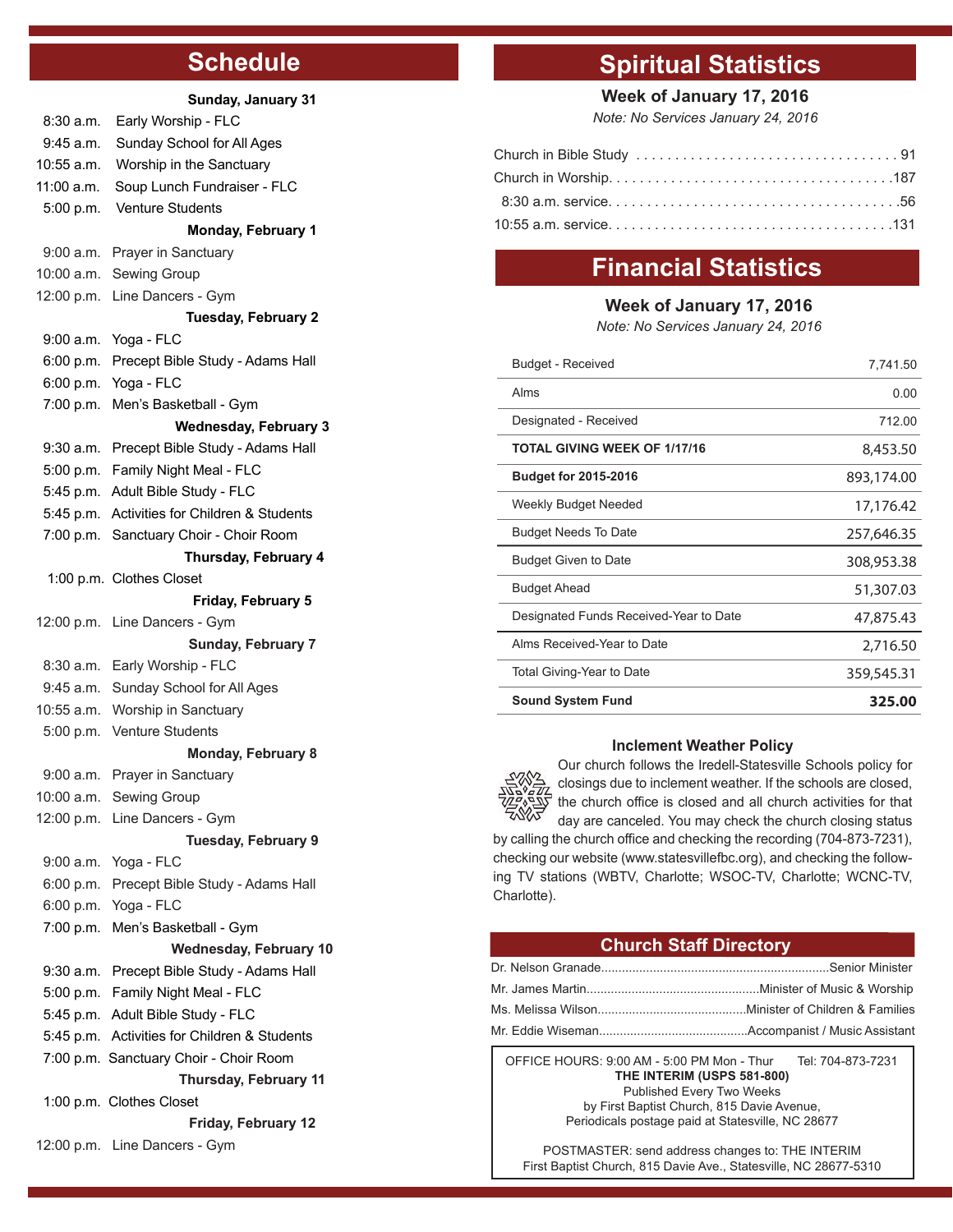# **Additional Yoga Classes to be held Tuesday & Thursday Mornings**

Present Moment Wellness LLC was founded by Jennifer Froyd, MA, LPC, RYT as an avenue for offering safe, accessible yoga and wellness practices emphasizing care to and mindfulness of the body's own wisdom. The yoga classes are gentle, focusing on promoting relaxation, relieving stress through fluid movement, and enhancing health and overall wellness. Modifications are offered throughout the yoga classes making the gentle practices safe, accessible, and adaptable to most individuals.

I, Jennifer, have had a long-standing interest in wellness and holistic approaches to enhancing health, restoring balance, and creating a sense of renewal for the people with whom I work. I have worked in the mental health field for over 17 years in public hospitals and in community counseling agencies. I am a Licensed Professional Counselor in NC and a Registered Yoga Teacher with Yoga Alliance. I have completed over 500 hours of training in yoga, with emphasis on emotional well-being and yoga therapy.

Yoga is a tangible practice that facilitates health promotion and disease prevention by empowering you to make decisions about your body and your health. It is an affordable, evidence-based, accessible modality to enhance one's own health, connect with others in a safe non-judgmental, accepting way, and improve your overall wellness. Yoga invites you to become aware of your body's abilities, exploring what you can do for yourself. Enhancing awareness creates the opportunity to explore making changes in your habits which leads to better overall health and wellness and improved relationships. It helps to lower blood pressure, lower perceived stress, decrease emotional reactivity, restore balance (in all aspects of your life), increase strength and flexibility, and enhance the functioning of your entire body (just to name a few of the benefits). The benefits of a regular yoga practice are cumulative leading to improved sleep, decreased restrictive muscular holding patterns in your body, and improved measurable health outcomes (i.e. blood pressure, stress hormone levels, cholesterol, etc).

The practice of yoga is an integrative approach to wellness that fosters your emotional, physical, spiritual, and social growth and development. Wellness is about enhancing ways in which you can live your life, reach your goals, build a strong sense of community and support, and connect mind, body, and spirit for greater well-being, peace of mind, and quality of life.

Yoga classes are currently held at First Baptist Church on Tuesday evenings 6:00-7:00 p.m. in the room across the hall from the gym in the Family Life Center. Additional classes on Tuesday and Thursday mornings from 9:00 - 10:15 a.m. (to be held in the same room) will begin in February. Yoga classes will be offered for a fee of \$10.00 per class or \$45.00 (package deal) for 6 classes. A portion of the net monthly gross will be donated to a designated First Baptist Church fund or function.

No experience is necessary for participating in yoga classes, as modifications will be offered throughout the class. The classes are gentle with an emphasis on listening to the messages of your own body. Some yoga mats and other props will be available; if you have your own mat bring it with you to class. When you come to class, wear comfortable clothes that invite freedom of movement (you don't have to buy special clothes, just check your closet for items you may already have). Also it's best not to eat a heavy meal two hours before practice.

In the New Year, gift yourself with the opportunity to nurture yourself through relaxation, renewal, restoration, and improved overall well-being. Allow your stress to melt away and your sense of ease and peace to come in. I look forward to seeing you soon so you can experience the benefits of yoga for yourself.

Please feel free to contact me either by email or telephone with any questions. Also, please check out my web page, www.presentmomentwellnessllc.com for additional information.

Kind regards,

Jennifer Froyd, MA, LPC, RYT 500 Founder, Present Moment Wellness LLC presentmomentwellnessllc@gmail.com 704-380-0185 (business line)

### **Present Wellness Yoga Classes**

**Tuesday & Thursday Mornings 9:00 - 10:15 a.m. Family Life Center**

> **Tuesday Evenings 6:00 - 7:00 p.m. Family Life Center**